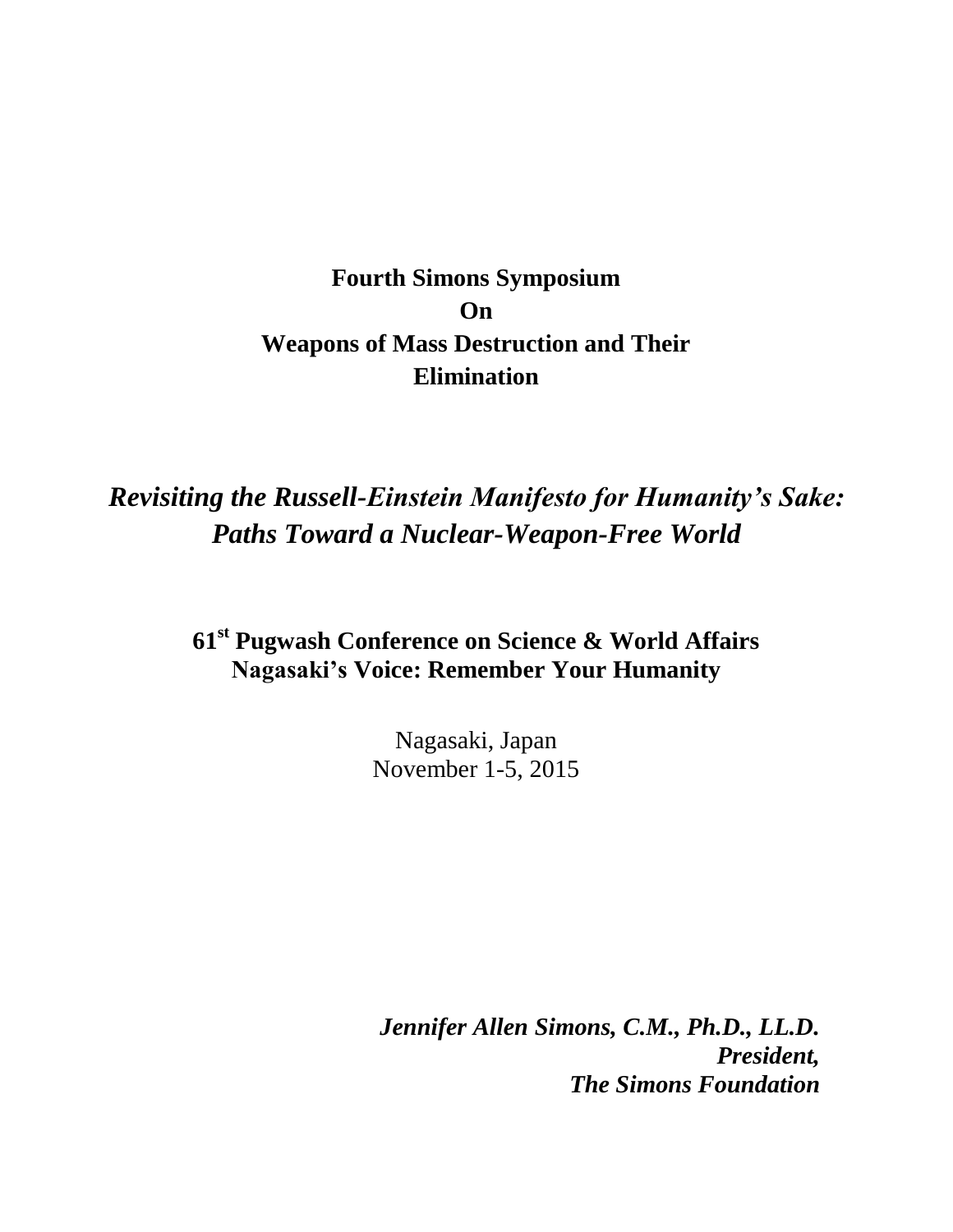I appreciate, very much, the opportunity to introduce the fourth Simons Symposium on Nuclear Disarmament. I would like to add my welcome to those of the gentlemen who have come before me. And congratulate Dr. Tatsujiro Suzuki, Chair of the Organizing Committee, Professor Paolo Cotta-Ramusino, Sandy Butcher and their team at Pugwash Conferences who, in collaboration with the Nagasaki Prefecture, Nagasaki City and Nagasaki University, have organized this 61<sup>st</sup> Pugwash Conference on Science and World Affairs.

This is my first visit to Japan, and I would like to express my heartfelt sorrow for the citizens of Nagasaki and Hiroshima who suffered, from what can only be called, crimes against humanity. And to also express my sincere admiration for the resilience of the people of Nagasaki and Hiroshima who have rebuilt their lives and their cities after an event so catastrophic and abhorrent it should never have occurred.

We must ensure that atrocities - such as the bombings of Hiroshima and Nagasaki – both violations of International Humanitarian Law - under any circumstances - never happen again. <sup>1</sup>

In today's Simons Symposium, we will revisit Pugwash Conferences' foundation document, the *Russell-Einstein Manifesto for Humanity's Sake* and its call for the renunciation of nuclear weapons, and also explore Paths *Toward a Nuclear-Weapon-Free World.*

The signatories, of the 1955 Russell-Einstein Manifesto, speak on behalf of "members of the species Man whose continued existence is in doubt;" and state that "People scarcely realize in imagination that the danger is *to themselves and their children and to their grandchildren."* Sixty years later the truth of both statements remains unchanged.

The immense danger of nuclear weapons and the catastrophic consequences of their detonation are little understood and rarely thought about in the public realm. This continues to be a most difficult message to get across. The general public does not understand that nuclear weapons did not disappear at the end of the Cold War; that they are not weapons of war; that they are weapons of extinction and - if used in a war - of suicide.

There remains a great need to educate the general public. In the 1980s five million Europeans marched in protest against the deployment of US Weapons on their soil. There was a one million march in New York to protest the buildup of the US nuclear arsenal. These numbers stunned President Reagan and caused him to propose eliminating nuclear weapons.

Even with 21<sup>st</sup> century communications mobilizing technologies today it has not been possible to draw numbers enough to make such a statement in order to further the issue of nuclear disarmament. The protests, for the most part, all take place in cyberspace. Yet, if on the ground, the visibility would raise the citizens' awareness of the dangers, and encourage more people to participate in activating for a world free of nuclear weapons.

<sup>&</sup>lt;sup>1</sup> The atomic bombings of Hiroshima and Nagasaki were in violation of the rules of International Law: of The Hague 1907 Conventions and The Hague 1922-23 Draft Rules of Air Warfare, rules which were fully subscribed to by the United States. And moreover, the bombings violated the United States own 1940 War Department Field Manual 27-10, *Rules of Land Warfare.* These laws all prohibit targeting peaceful, civilian populations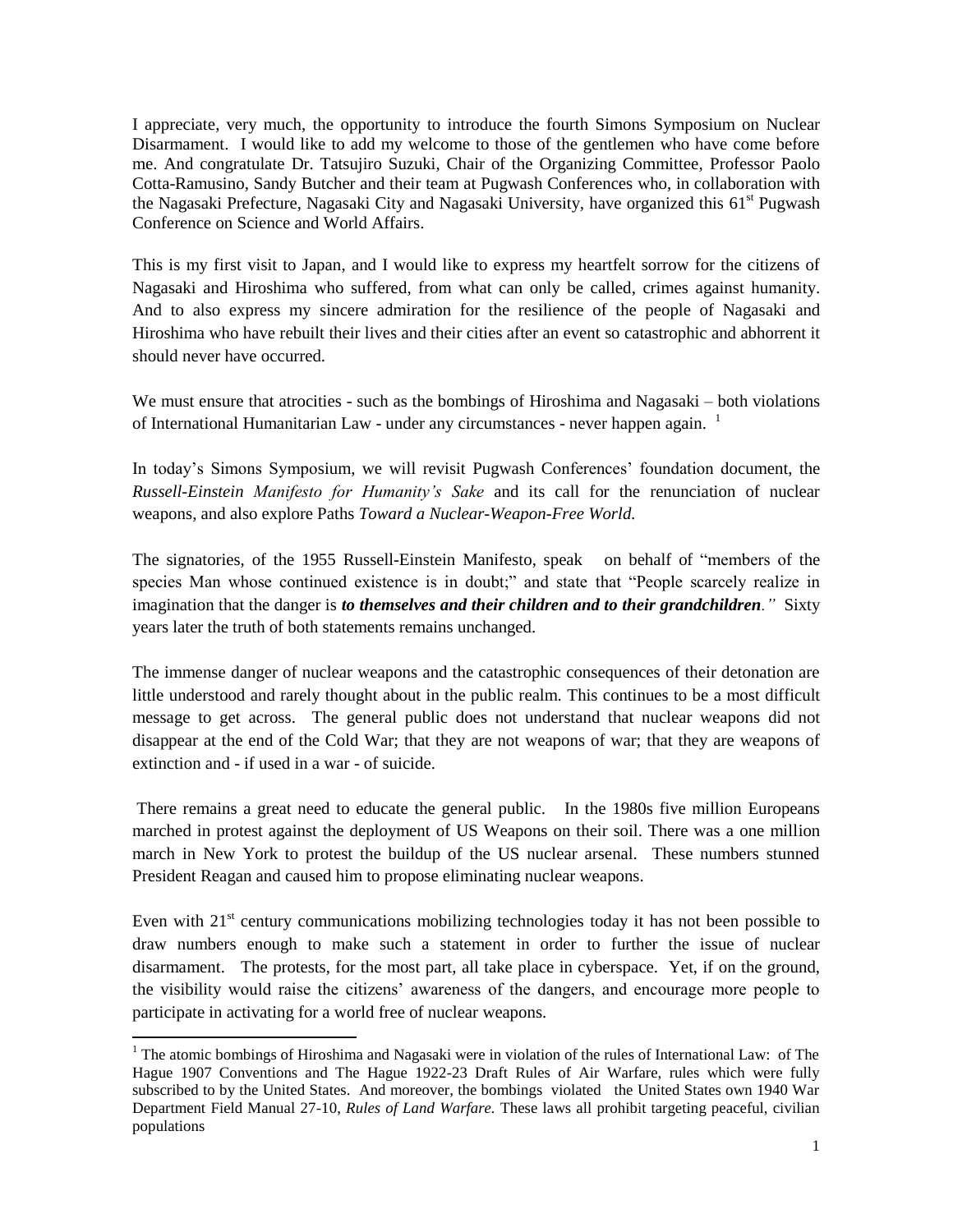We have not - to date - found the way.

The Manifesto calls for the renunciation of nuclear weapons – to give them up - but its basic premise is that nuclear weapons are here to stay and despite agreements not to use them, the signatories believe that *in times of war*, these agreements "would no longer be considered binding." For this reason - as the only solution - the Manifesto calls for the abolition of war; and is in essence, a *pessimistic document* that accepts that the genie cannot be returned to the bottle.

It dooms humanity - this generation and all future generations - to ceaseless activity: to eliminate, to dismantle, to destroy, and somehow dispose, securely and safely, the Highly Enriched Uranium and plutonium - and at zero - to monitor and to police *ad infinitum* for signs of breakout, for any resumption of nuclear weapons activity.

Fortunately, dramatic advances in technology since 1955 have made it possible to monitor all explosions using seismic technology developed to monitor earthquakes. Satellite technology makes it possible to monitor developments from outer space. Technology is available to verify adherence. Commitments on transparency make onsite monitoring possible - all of which, certainly, eases the Sisyphean task."

1955 was a simpler time. When Lord Russell and Albert Einstein initiated the Manifesto there was a total of three thousand, two hundred and sixty-seven nuclear weapons possessed by only three countries, the United States, the Soviet Union, and the United Kingdom.<sup>2</sup>

The political militarized realm has changed. There are now nine countries – counting North Korea with some 15,800 nuclear weapons between them; and with 1,800 of the U.S. and Russian weapons on high-alert status and targeted for immediate launch.<sup>3</sup> All nuclear weapons states are upgrading; creating new capabilities for their nuclear weapons; and planning and budgeting for years ahead to continue to modernize their programmes, their delivery systems and the infrastructure required for their maintenance. Pakistan is rapidly expanding its nuclear arsenal far exceeding that of India, its nuclear rival; and within 10 years could be the third largest nuclear power.<sup>4</sup>

The aspect of The Manifesto which attracts most attention is the call *from* human beings *to* human beings to "*Remember your humanity*", thus to act morally and ethically, to reflect on the responsibility for all life, and the responsibility to *act solely* according to this dictum, thus relying on the goodwill, the goodness, the ethical and moral nature of humans. But can the humanitarian prospect transcend the mistrust, the fear, the blinkered single-mindedness of the forces of political, military and economic might?

<sup>2</sup> www.nrdc.org/**nuclear**/nudb/datab19.asp . US 3057, Soviet Union 200, UK 10

<sup>3</sup> http://fas.org/issues/nuclear-weapons/status-world-nuclear-forces/

 $4$  [www.washingtonpost.com/world/asia\\_pacific/report-pakis,](http://www.washingtonpost.com/world/asia_pacific/report-pakis) August 27<sup>th</sup>, 2015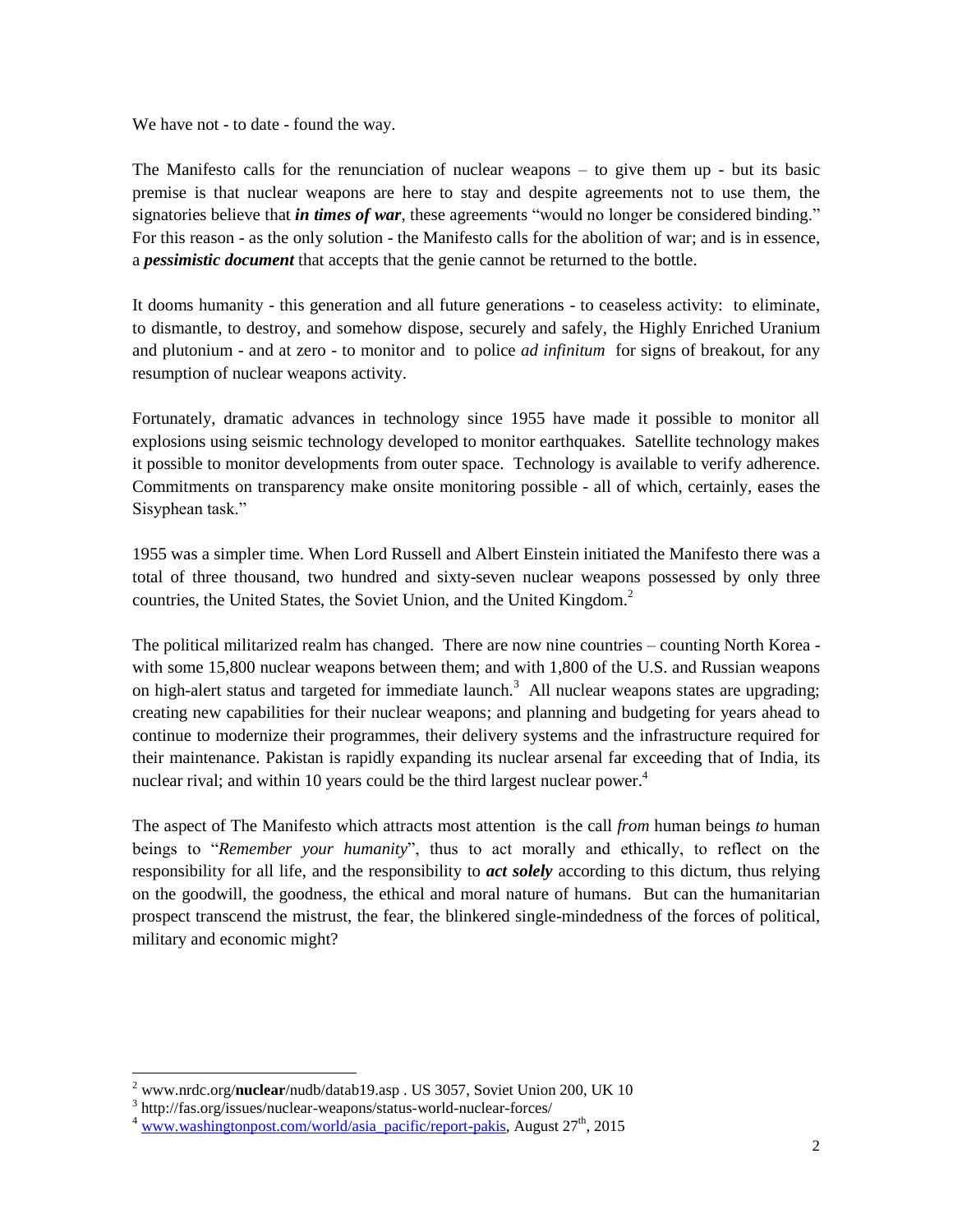A moral sense was demonstrably absent in the war-planning departments during the Cold War when decisions were made on how many million deaths it would take to deter the enemy.<sup>5</sup>

Morality, though, has always been a nascent aspect following the atom bombing of Hiroshima and Nagasaki. From the beginning the bombings were surrounded by secrecy, guilt and shame, hidden by censorship; and fear that the true story would destroy the myth that the weapons were used to end the war against Japan and to save lives; and the myth of the goodness of the American prospect.

Those who knew the truth of the bombs' catastrophic consequences - the scientists, the military commanders, the veterans – *did* suffer from feelings of horror, guilt, shame and remorse, and many became active agents for their elimination.

*A moral prohibition* on the use of nuclear weapons does appear to exist. Because of the abhorrent devastating consequences, it is too horrifying for those responsible for the nuclear button – heads of state and those in the military – those who would bear the burden of responsibility for their use.

In the 70 years following the bombings there have been occasions of near use, accidental use and many accidents. But no nuclear weapons have been used in the wars since Hiroshima and Nagasaki.

It appears, therefore, that there is an *unofficial moratorium.* This situation, however, is not acceptable to those who understand the dangers, nor is it acceptable to the non-nuclear weapons states; and for the first time the moral, humane, dimension is gaining traction.

Sixty-five years after their use, language was accepted in the 2010 Nuclear Non-Proliferation Treaty Final Document on the catastrophic humanitarian consequences of any use of nuclear weapons. Since then one hundred and fifty-eight (158) of the one hundred and ninety-three (193) United Nations member-states are actively moving forward the elimination of nuclear weapons as *a moral issue* rather than the political, economic, technical reasons that went before.

One hundred and nineteen (119) states signed the Austrian Government-initiated Humanitarian Pledge, raising to conscious awareness the Russell-Einstein Manifesto appeal to "Remember Your Humanity" and forging a commitment to co-operate in efforts to stigmatise, prohibit and eliminate nuclear weapons. Whether the outcome will result in a Ban or a Convention remains to be seen because the states that have the weapons call the shots.

While we sit around and wait for the nuclear weapons states to suffer a crisis of conscience, humanity is in danger from the possession, the very existence, of these weapons. Nuclear threats appear to be "intensifying and multiplying."<sup>6</sup>

 $<sup>5</sup>$  In 1978 the U.K. the Defence Ministry decided that nothing less than 10 million deaths would deter the</sup> Russians, and as well, promoted ground-bursts over air-explosions because ground-bursts would kill 15-20% more people. The documents clearly stated that the British must be prepared to follow through with this.

<sup>6</sup> Ramesh Thakur, *Global Conflict Trends, 2015*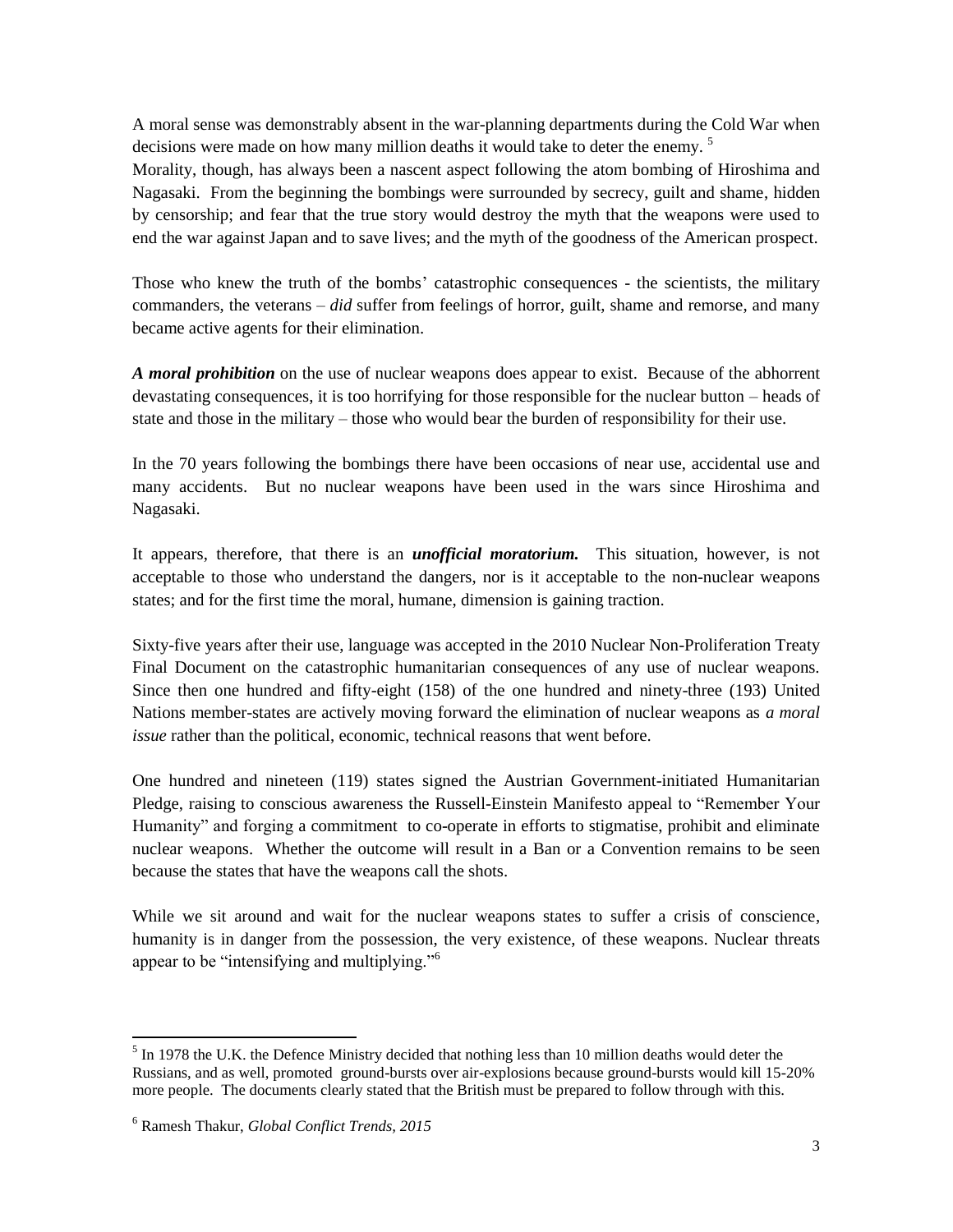The world has changed radically since we convened two years ago in Istanbul. At this time there was optimism that the Israel and Palestine peace process would have a successful outcome. And optimism that the Iran nuclear negotiations would succeed and the Middle East states could move forward to establish the Zone free of weapons of mass destruction.

Only the Iran nuclear negotiations were successful. In the following year - 2014 - the Israel/Palestine talks collapsed, and Israel and Palestine are enduring another escalating wave of violence. And also in 2014, ISIL changing its name to ISIS, declared a caliphate in parts of Iraq and Syria and is waging a barbaric war to secure this territory.

As well, in 2014, President Putin intervened in the Ukraine and annexed The Crimea - straining to the extreme - relations between Russia and the United States and NATO.

President Putin flaunting his nuclear option, Russian military's provocative incursions into NATO member's territory and both Russian and US combat jets in the air in Syria, create the very real danger of nuclear incident which - by miscalculation or design - could lead to a nuclear exchange.

The return to Cold War-like postures on the part of Russia and the United States, and Russia and NATO; and the current chaotic situation in the Middle East, are detrimental to any achievements in the arms control regimes.

One of the consequences of this estrangement is the break down in intelligence sharing and cooperation that played a part in ensuring the security of Russia's fissile materials and warheads, which Al Qaeda and ISIS have been attempting to acquire aided by the Russian mafia engaged in the smuggling of nuclear materials.

Russia's surprising intervention in Syria fans the flames of the current friction between the United States and Russia; and is a complicating factor in furthering the creation of a Weapons of Mass Destruction Free Zone in the Middle East.

Following the success of the nuclear negotiations, Iran has shown it is prepared to take the lead and has called for the expansion of Iran's new commitments from Iran to a zone that encompasses the whole the Middle East. However, the new Russia/Iran/Syria troika – backing the Syrian government - is greeted with hostility and suspicion by many Middle Eastern states as well as those in the West, and is detrimental to Iran's leadership role in a Middle East zone free of weapons of mass destruction. This new troika will also jeopardize the growing *rapprochement* between Iran and the United States and will hamper normalization of Iran's relations with the West.

These escalating political and military actions when added to the already alarming nuclear risks from accidents, accidental, malicious or mistaken launch, cyber attacks to command/control and warning systems - which may be inadequate or have failed - raise the level of danger to new heights. The need is urgent to undertake measures to alter this perilous situation.

Global Zero is actively engaged in initiatives to reduce and ultimately eliminate the risks to humanity incurred by the possession of nuclear weapons, and has a comprehensive plan of action with concrete measures to address the nuclear risks we face today.